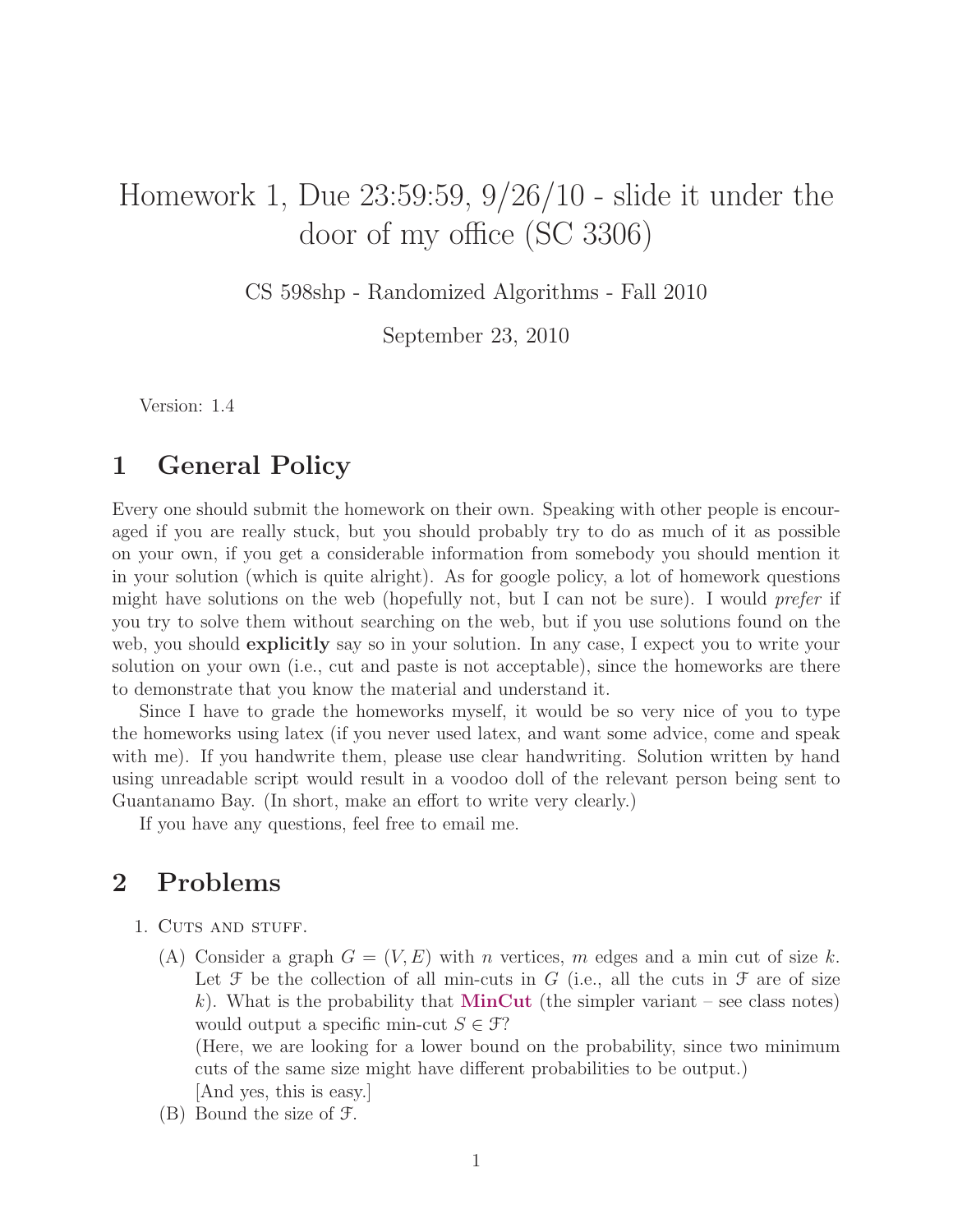(C) A good cut is a cut  $(S,\overline{S})$  such that the induced subgraphs  $G_S$  and  $G_{\overline{S}}$  are connected.

Consider a specific good cut  $C = (S, \overline{S})$  with kt edges in it, where  $t \geq 1$ . What is the probability that MinCut would output this cut? (Again, proof a lower bound on this probability.)

- (D) Consider the set  $\mathcal{F}(t)$  of all good cuts in G of size at most kt. Bound the size of  $\mathcal{F}(t)$ .
- (E) (Extra credit.) Consider the set  $\mathcal{F}'(t)$  of All cuts in G (not necessarily all good) of size at most kt. Bound the size of  $\mathcal{F}'(t)$ .
- 2. Easier than it looks.
	- (A) Prove that  $\sum_{n-k}^{n-k}$  $i=0$  $\sqrt{2n}$ i  $\setminus$  $\leq \frac{n}{1}$  $\frac{n}{4k^2} 2^{2n}$ .

Hint: Consider flipping a coin  $2n$  times. Write down explicitly the probability of this coin to have at most  $n - k$  heads, and use Chebyshev inequality.

.

(B) Using (A), prove that  $\binom{2n}{n}$  $\binom{n}{n} \geq 2^{2n}/4\sqrt{2n}$  $\overline{n}$  (which is a pretty good estimate).

(C) Prove that 
$$
\binom{2n}{n+i+1} = \left(1 - \frac{2i+1}{n+i+1}\right) \binom{2n}{n+i}
$$
  
(D) Prove that 
$$
\binom{2n}{n} \le \exp\left(\frac{-i(i-1)}{2n}\right) \binom{2n}{n}.
$$

(D) Prove that 
$$
\binom{n}{n+i} \le \exp\left(\frac{n(n-1)}{2n}\right) \binom{n}{n}
$$

(E) Prove that 
$$
\binom{2n}{n+i} \ge \exp\left(-\frac{8i^2}{n}\right)\binom{2n}{n}
$$
.

(F) Using the above, prove that  $\binom{2n}{n}$  $\overline{n}$  $≤ c<sup>2<sup>2</sup>⁄</sup>$  $\overline{n}$ for some constant c (I got  $c = 0.824...$ but any reasonable constant will do).

(G) Using the above, prove that

$$
\sum_{i=t\sqrt{n}+1}^{(t+1)\sqrt{n}} \binom{2n}{n-i} \le c2^{2n} \exp(-t^2/2).
$$

In particular, conclude that the probability of getting  $2n$  coin flips to get less than  $n - t$ ∴اب<br>⁄  $\overline{n}$  heads (for t an integer) is smaller than  $c' \exp(-t^2/2)$ , for some constant  $c'.$ 

- (H) Let X be the number of heads in 2n coin flips. Prove that for any integer  $t > 0$ and any  $\delta > 0$  sufficiently small, it holds that  $\Pr[X < (1 - \delta)n] \geq \exp(-c'' \delta^2 n)$ , where  $c''$  is some constant. Namely, the Chernoff inequality is tight in the worst case.
- 3. What happens on Uranus stays on Uranus.

There are currently  $k$  Uranusians alive on Uranus (they look a lot like cucumbers, but with legs). Each month exactly one of the Uranusians undergoes a critical event. Either it dies with probability  $p$  or it splits into two new Uranusians with probability p. With probability  $1 - 2p$  nothing happens.